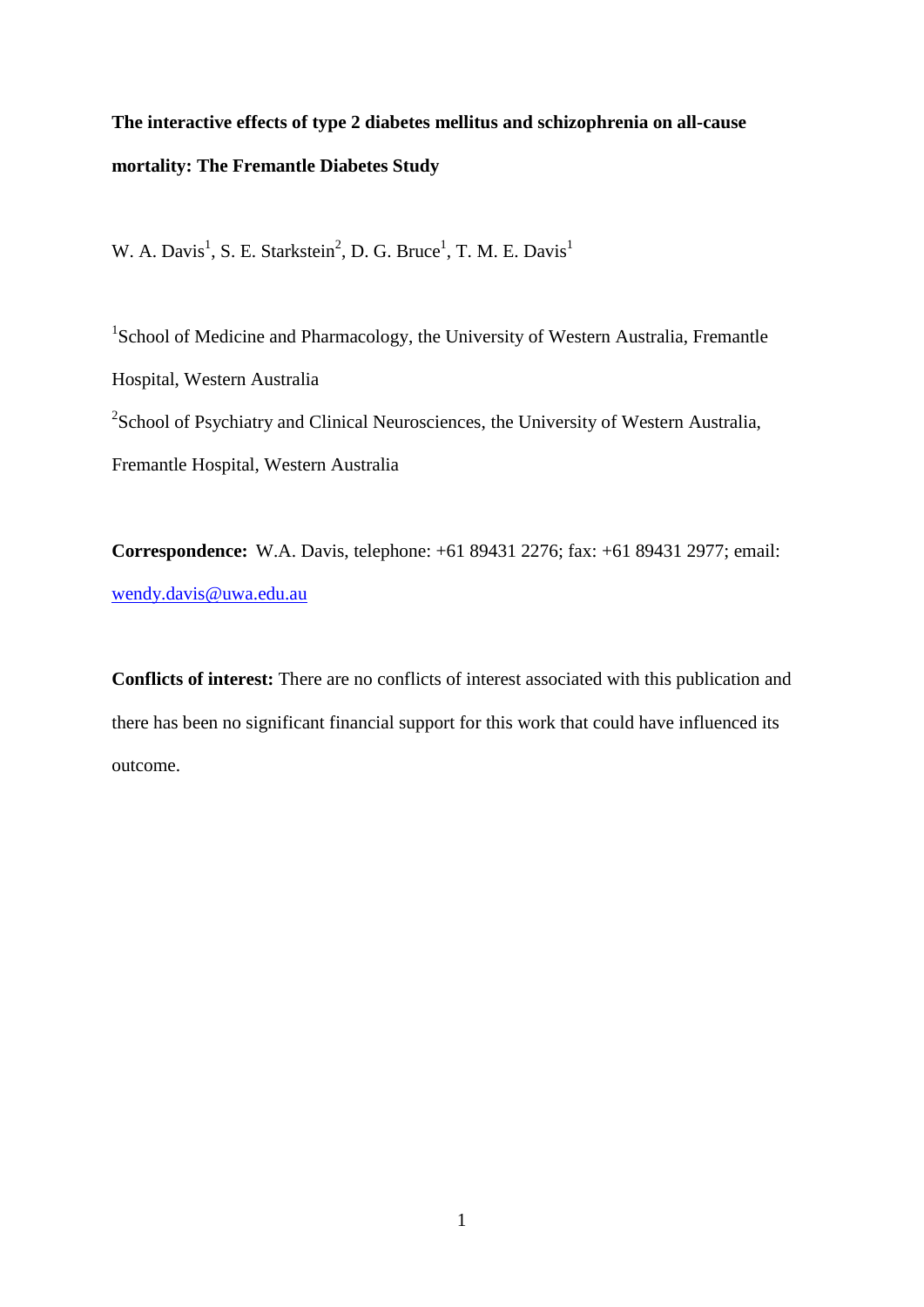# **Summary**

In a study of the effects of type 2 diabetes and schizophrenia on mortality in 1,296 community-based diabetic patients followed for a mean±SD 12.9±6.1 years and in 5,159 matched non-diabetic residents, 0.4% of each group had schizophrenia. Patients with both conditions had a six-fold adjusted increased risk of death.

**Key words:** type 2 diabetes mellitus, schizophrenia, mortality, interaction, premature death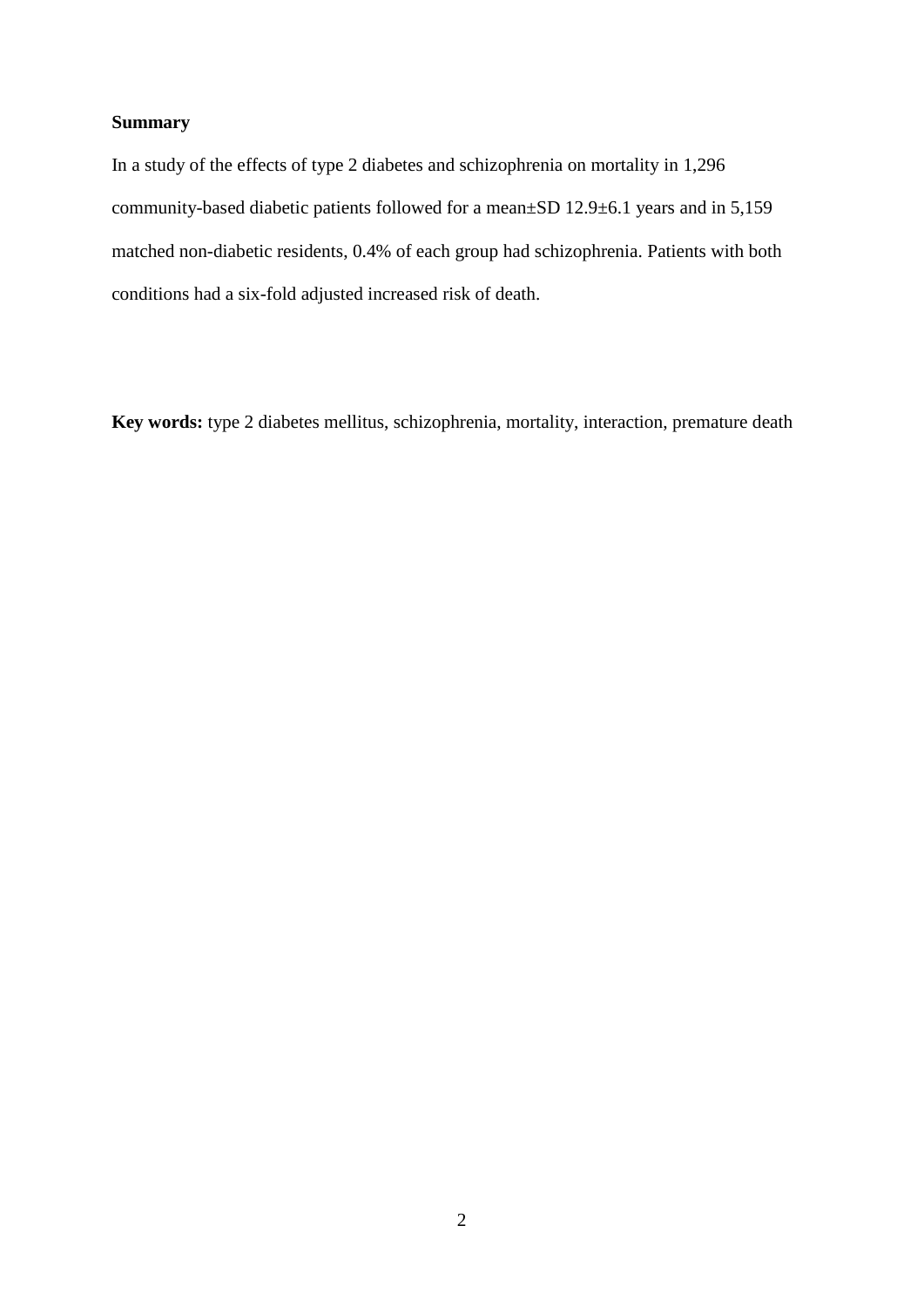#### **Introduction**

Strong evidence links diabetes with mental disorders [\(1\)](#page-7-0). Type 2 diabetes (T2DM) and schizophrenia both cause premature death, mostly from cardiorespiratory disease or cancer [\(2\)](#page-7-1). Since the combined effect of T2DM and schizophrenia on mortality is unknown and potentially substantial, we assessed this interaction in a large Australian community.

#### **Materials and methods**

Longitudinal data from 1,296 T2DM participants recruited from an urban population of 120,097 to the Fremantle Diabetes Study Phase I (FDS1) between 1993 and 1996 were analysed. Of these, 1,291 were matched 1:4 on age, sex, and postcode with 5,159 nondiabetic residents from the electoral roll. All hospitalizations, deaths, and community-based mental health service attendances in Western Australia (WA) are recorded in the WA Data Linkage System (WADLS) [\(3\)](#page-7-2) and were available for both cohorts (n=6,455) to end-2012. In addition, FDS1 T2DM participants underwent detailed annual assessments [\(4\)](#page-7-3) including identification of complications [\(5\)](#page-7-4). The Fremantle Hospital Human Rights Committee approved FDS1 and subjects gave witnessed informed consent. WADLS access was approved by the Human Research Ethics Committee of the WA Health Department.

Baseline schizophrenia status from International Classification of Diseases 9-CM codes [\(6\)](#page-7-5) for the pooled cohort from 1982 until FDS1 entry or equivalent date for non-diabetic residents was ascertained from the WADLS [\(2\)](#page-7-1) which has a low coding error rate [\(7\)](#page-7-6) and high sensitivity/specificity for schizophrenia [\(8\)](#page-7-7). Each subject's Charlson Comorbidity Index (CCI) [\(9\)](#page-7-8), excluding diabetes and its complications, was calculated from WADLS data for the five-year period before FDS1 entry.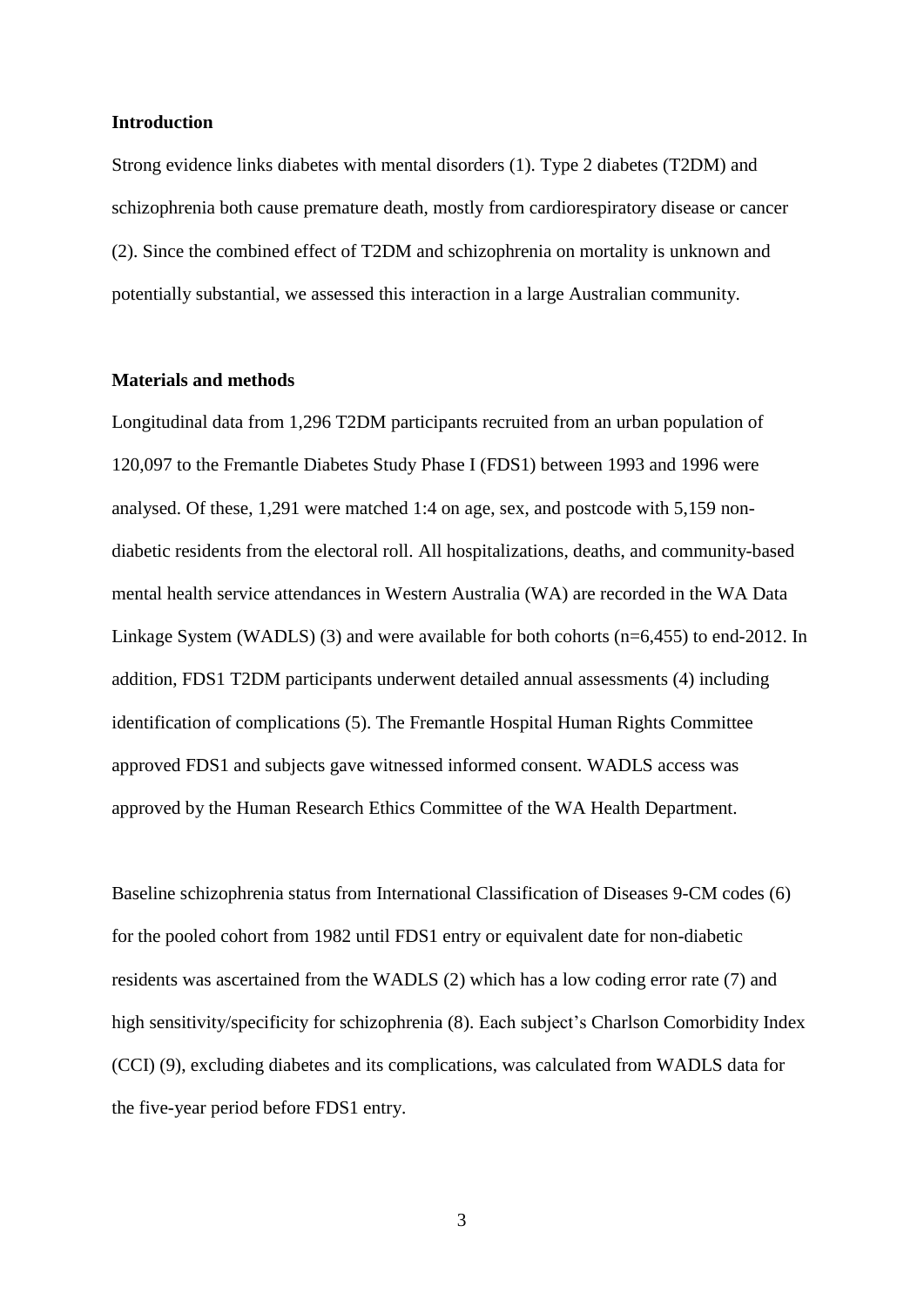Kaplan-Meier analysis compared survival by schizophrenia status in FDS1 patients and by T2DM/schizophrenia status in the combined cohort. Cox proportional hazards modelling identified independent risk factors for all-cause mortality in FDS1 participants. Due to covariates strongly associated with age, age was used as the time-scale with left truncation at entry [\(10\)](#page-7-9). After adjusting for the most parsimonious model, schizophrenia was entered. For pooled FDS1/matched non-diabetic data, age- (as time-scale), sex-and CCI-adjusted survival was compared by T2DM/schizophrenia status.

#### **Results**

Five (0.4%) FDS1 T2DM participants had schizophrenia at entry. Compared with nonschizophrenic T2DM participants, they had a similar age, age at diabetes diagnosis, sex, BMI and HbA1c (*P*≥0.55). During a mean±SD 12.9±6.1 years' follow-up, 738 (56.9%) FDS1 T2DM participants died, including all with schizophrenia (Table 1). Only 1.4% took antipsychotic medications at entry (4 (80.0%) with schizophrenia versus 14 (1.1%) without, *P*<0.001), but this did not predict mortality (*P*=0.23). In Kaplan-Meier analysis, schizophrenia status predicted reduced survival (log-rank test, *P*=0.047). After adjusting for other risk factors for death and with age as time-scale, schizophrenia added significantly to the model with a hazard ratio of 3.46 (Table 2).

The baseline prevalence of schizophrenia in FDS1 T2DM participants and in matched nondiabetic residents (21 of 5,159) was 0.4% (*P*≥0.99). During 92,391 patient-years of followup, 2,907 (45.1%) persons in the combined cohort died. In Kaplan-Meier analysis, T2DM/schizophrenia status predicted survival (log-rank test, *P*<0.001). Compared to residents without schizophrenia or T2DM, those with T2DM and schizophrenia had the worst age- (as time-scale), sex- and CCI-adjusted mortality, with a 5.86-fold increased risk versus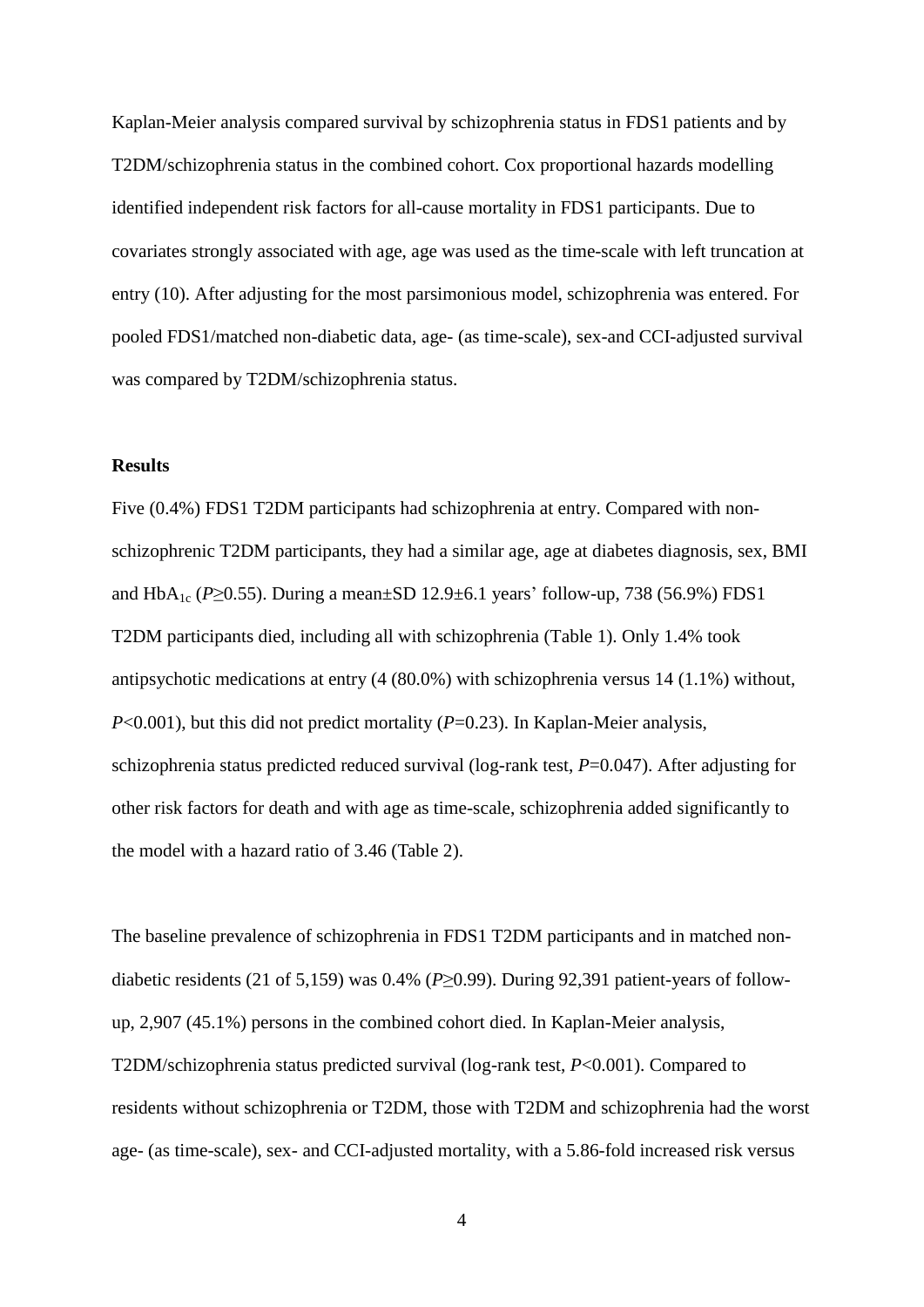3.51-fold for schizophrenia alone and 1.58-fold for T2DM alone (*P*<0.001; Table 3). The age at death of the 2,165 people without T2DM/schizophrenia was 80.8±8.8 years versus 71.9±9.1 years for the five with schizophrenia and T2DM (*P*=0.025).

#### **Discussion**

In representative, community-based patients with T2DM, schizophrenia independently increased the risk of death more than three-fold. From pooled analysis, those with both T2DM and schizophrenia were six times more likely to die and they died at a significantly younger age.

In a large UK primary care database, people with schizophrenia and diabetes had a 52% increased risk of death compared to those with diabetes alone after adjusting for age, sex, socioeconomic status, obesity, smoking and statin use [\(11\)](#page-7-10). Further adjustment for antipsychotic treatment attenuated this increase to 38%, but other potential confounders were not included and diabetes type was not stipulated. The Cox modelling used time-in-study rather than age (as in our study) as time-scale, the latter being more meaningful and less restrictive [\(12\)](#page-7-11), while the time of ascertainment of variables such as smoking status and obesity was heterogeneous. The higher schizophrenia prevalence and lower associated mortality than in our study may reflect differences in populations, healthcare, diabetes type and/or statistical analysis. Consistent with our data, a UK regional study of in-hospital mortality showed that T2DM doubled the risk of death in schizophrenia [\(13\)](#page-7-12), while 25-year follow-up of an English community-based cohort recruited in 1981–1982 [\(14\)](#page-7-13) showed that schizophrenia increased the risk of death 2-3 times that in the general population.

The limitations of the present study included the small number of schizophrenic participants.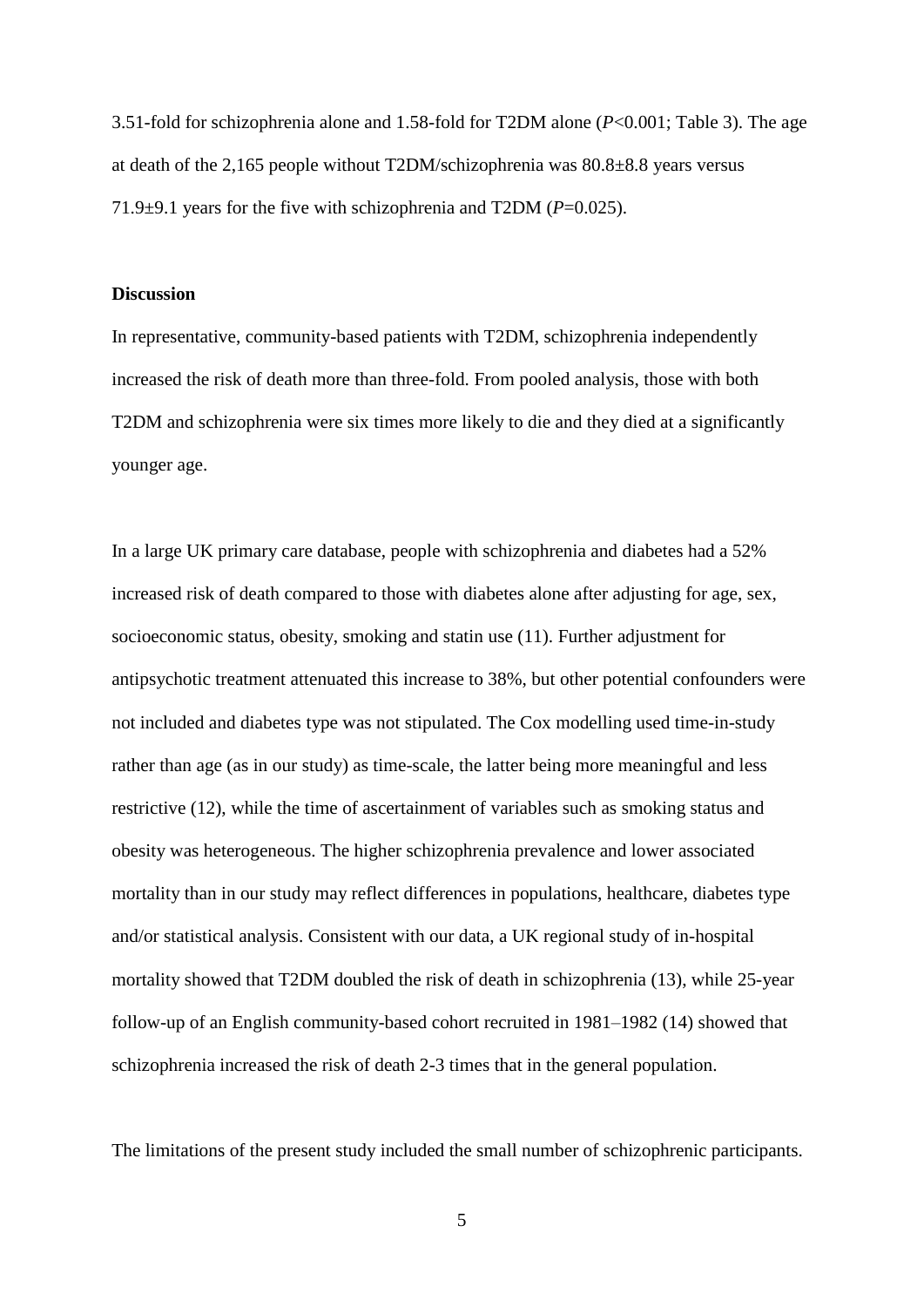Although key variables (age, sex, race/ethnicity and diabetes type/treatment) were similar in FDS1 patients and eligible people who were not recruited [\(4\)](#page-7-3), healthier residents, especially those without mental illness, may have participated. However, the prevalence of schizophrenia in FDS1 T2DM patients (0.4%) was the same as in the matched non-diabetic residents at a time when government-subsidized second generation antipsychotic agents (SGAs, which increase diabetes risk) were not available. In addition, a systematic review reported median point and lifetime prevalences of schizophrenia of 0.46% and 0.4%, respectively [\(15\)](#page-7-14), in accord with our data. The strengths of our study are the comprehensive FDS1 assessments in a large community-based, representative sample, the well-validated WADLS including data from matched non-diabetic residents.

## **Conclusions**

Schizophrenia is associated with premature mortality in T2DM, and the combination of schizophrenia and T2DM increases the risk of death six-fold compared to that in people with neither condition. With the expanding use of SGAs and associated obesity, diabetes may increasingly complicate schizophrenia at a relatively young age, with potential for worse outcomes than in FDS1. These patients will require intensive management for chronic comorbid conditions such as diabetes.

## **Acknowledgements**

The authors wish to thank the Fremantle Diabetes Study staff, investigators, and participants, and the staff at the Western Australian Data Linkage Branch and the Mental Health Information System, the Hospital Morbidity Data System, and Death Registrations. The Raine Foundation, the University of Western Australia, provided seed funding for Fremantle Diabetes Study. The cost of data linkage was supported by the Fremantle Hospital Medical Research Foundation. TMED was supported by a National Health and Medical Research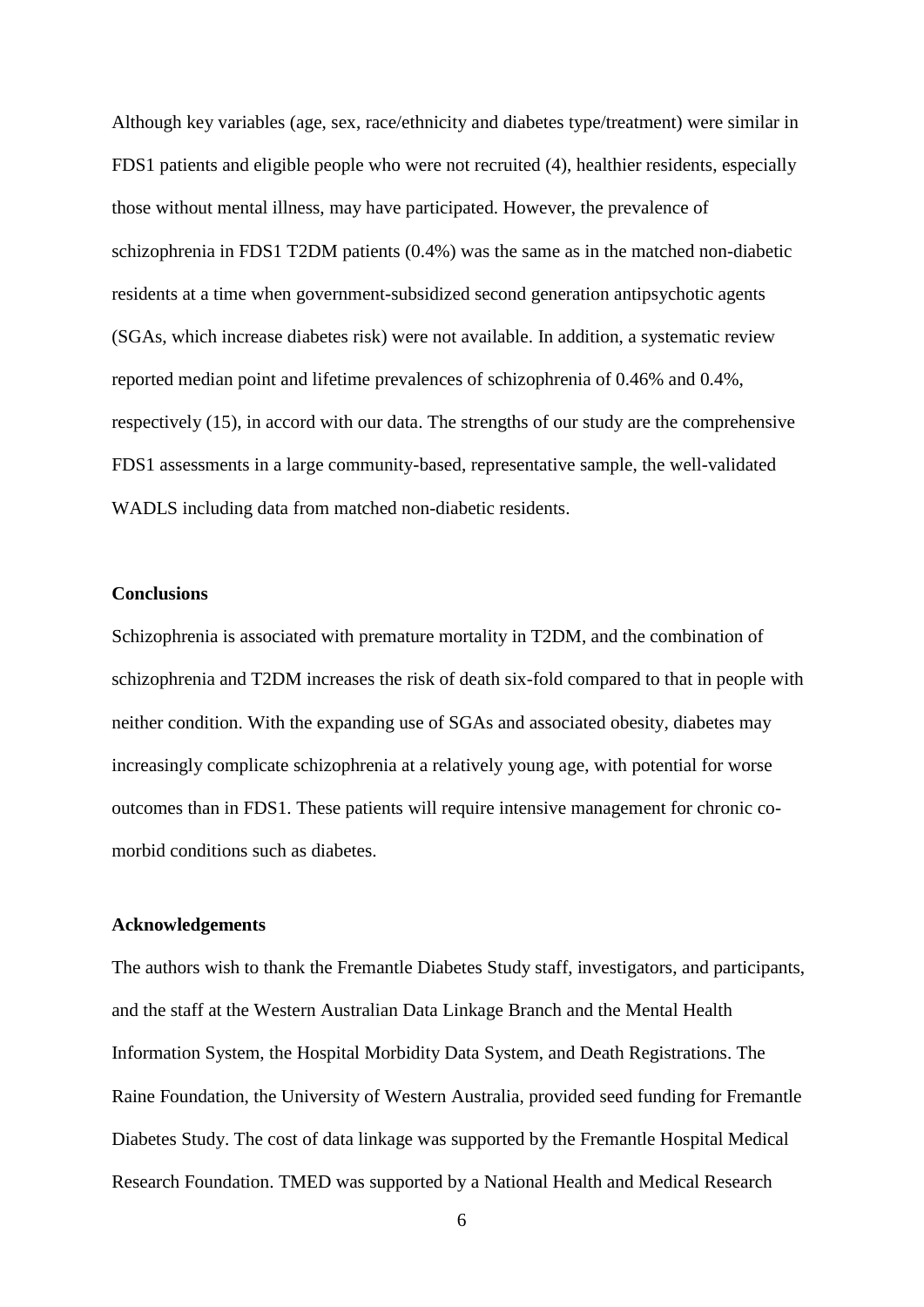Council Practitioner Fellowship.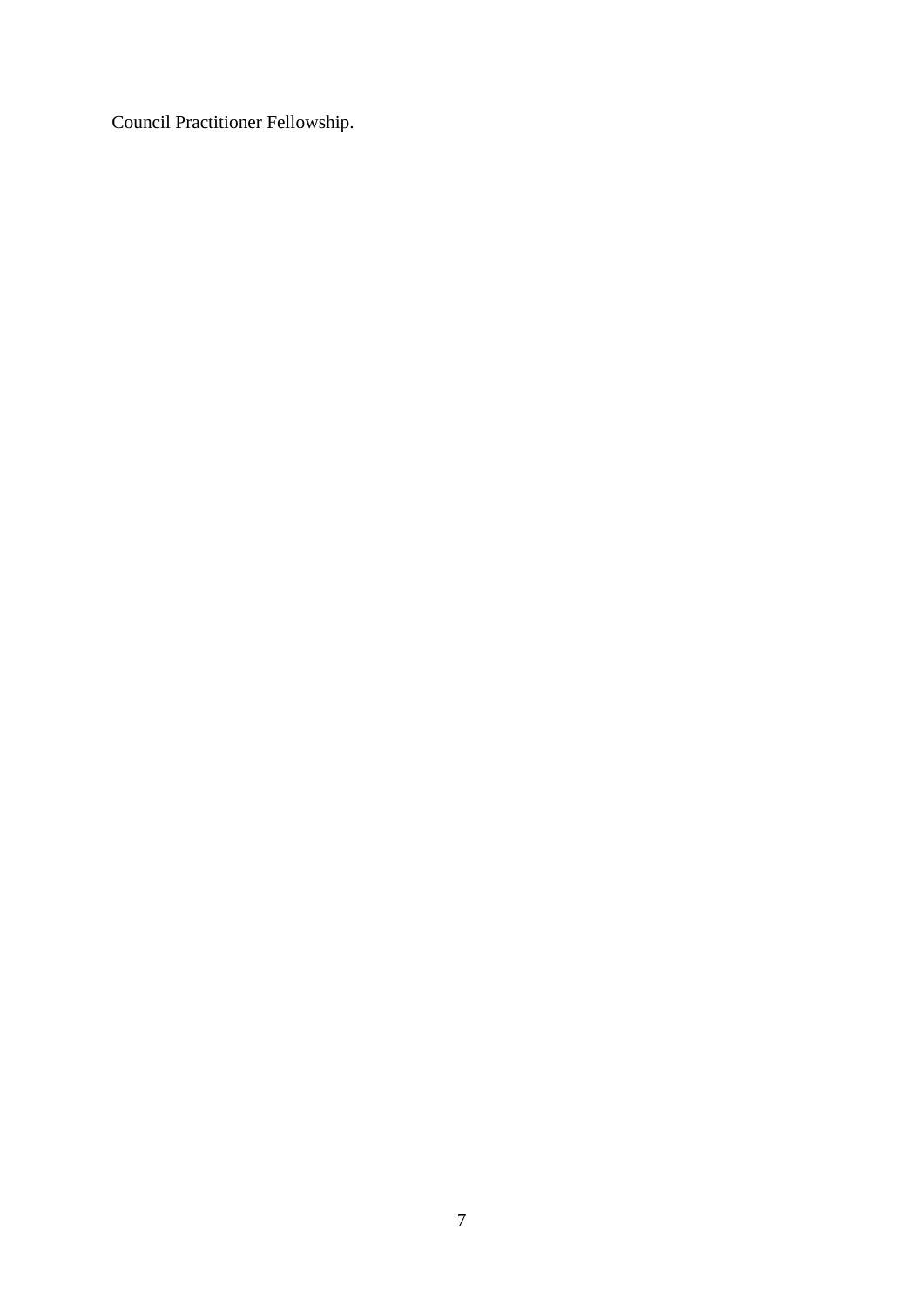# **References**

<span id="page-7-0"></span>1. De Hert M, Dekker J, Wood D, Kahl K, Holt R, Möller H. Cardiovascular disease and diabetes in people with severe mental illness position statement from the European Psychiatric Association (EPA), supported by the European Association for the Study of Diabetes (EASD) and the European Society of Cardiology (ESC). Eur Psychiatry. 2009 Sep;24(6):412-24. doi: 10.1016/j.eurpsy.2009.01.005. Epub Aug 13.

<span id="page-7-1"></span>2. Lawrence D, Hancock KJ, Kisely S. The gap in life expectancy from preventable physical illness in psychiatric patients in Western Australia: retrospective analysis of population based registers2013.

<span id="page-7-2"></span>3. Holman CD, Bass AJ, Rosman DL, Smith MB, Semmens JB, Glasson EJ, et al. A decade of data linkage in Western Australia: strategic design, applications and benefits of the WA data linkage system. Australian health review : a publication of the Australian Hospital Association. 2008 Nov;32(4):766-77.

<span id="page-7-3"></span>4. Davis TM, Bruce DG, Davis WA. Cohort Profile: The Fremantle Diabetes Study. International Journal of Epidemiology. 2013 April 1, 2013;42(2):412-21.

<span id="page-7-4"></span>5. Davis TM, Hunt K, McAullay D, Chubb SA, Sillars BA, Bruce DG, et al. Continuing disparities in cardiovascular risk factors and complications between aboriginal and Anglo-Celt Australians with type 2 diabetes: the Fremantle Diabetes Study. Diabetes care. 2012 Oct;35(10):2005-11.

<span id="page-7-5"></span>6. Davis WA, Knuiman MW, Hendrie D, Davis TM. Determinants of diabetesattributable non-blood glucose-lowering medication costs in type 2 diabetes: the Fremantle Diabetes Study. Diabetes care. 2005 Feb;28(2):329-36.

<span id="page-7-6"></span>7. Norman PE, Semmens JB, Laurvick CL, Lawrence-Brown M. Long-term relative survival in elderly patients after carotid endarterectomy: a population-based study. Stroke; a journal of cerebral circulation. 2003 Jul;34(7):e95-8.

<span id="page-7-7"></span>8. Jablensky AV, Morgan V, Zubrick SR, Bower C, Yellachich LA. Pregnancy, delivery, and neonatal complications in a population cohort of women with schizophrenia and major affective disorders. Am J Psychiatry. 2005 Jan;162(1):79-91.

<span id="page-7-8"></span>9. Charlson ME, Pompei P, Ales KL, MacKenzie CR. A new method of classifying prognostic comorbidity in longitudinal studies: development and validation. Journal of chronic diseases. 1987;40(5):373-83.

<span id="page-7-9"></span>10. Thiebaut AC, Benichou J. Choice of time-scale in Cox's model analysis of epidemiologic cohort data: a simulation study. Stat Med. 2004 Dec 30;23(24):3803-20.

<span id="page-7-10"></span>11. Vinogradova Y, Coupland C, Hippisley-Cox J, Whyte S, Penny C. Effects of severe mental illness on survival of people with diabetes. Br J Psychiatry. 2010 Oct;197(4):272-7.

<span id="page-7-11"></span>12. Korn EL, Graubard BI, Midthune D. Time-to-event analysis of longitudinal follow-up of a survey: choice of the time-scale. Am J Epidemiol. 1997 Jan 1;145(1):72-80.

<span id="page-7-12"></span>13. Schoepf D, Potluri R, Uppal H, Natalwala A, Narendran P, Heun R. Type-2 diabetes mellitus in schizophrenia: Increased prevalence and major risk factor of excess mortality in a naturalistic 7-year follow-up. European Psychiatry.27(1):33-42.

<span id="page-7-13"></span>14. Brown S, Kim M, Mitchell C, Inskip H. Twenty-five year mortality of a community cohort with schizophrenia. The British Journal of Psychiatry. 2010 February 1, 2010;196(2):116-21.

<span id="page-7-14"></span>15. Saha S, Chant D, Welham J, McGrath J. A systematic review of the prevalence of schizophrenia. PLoS Med. 2005 May;2(5):e141.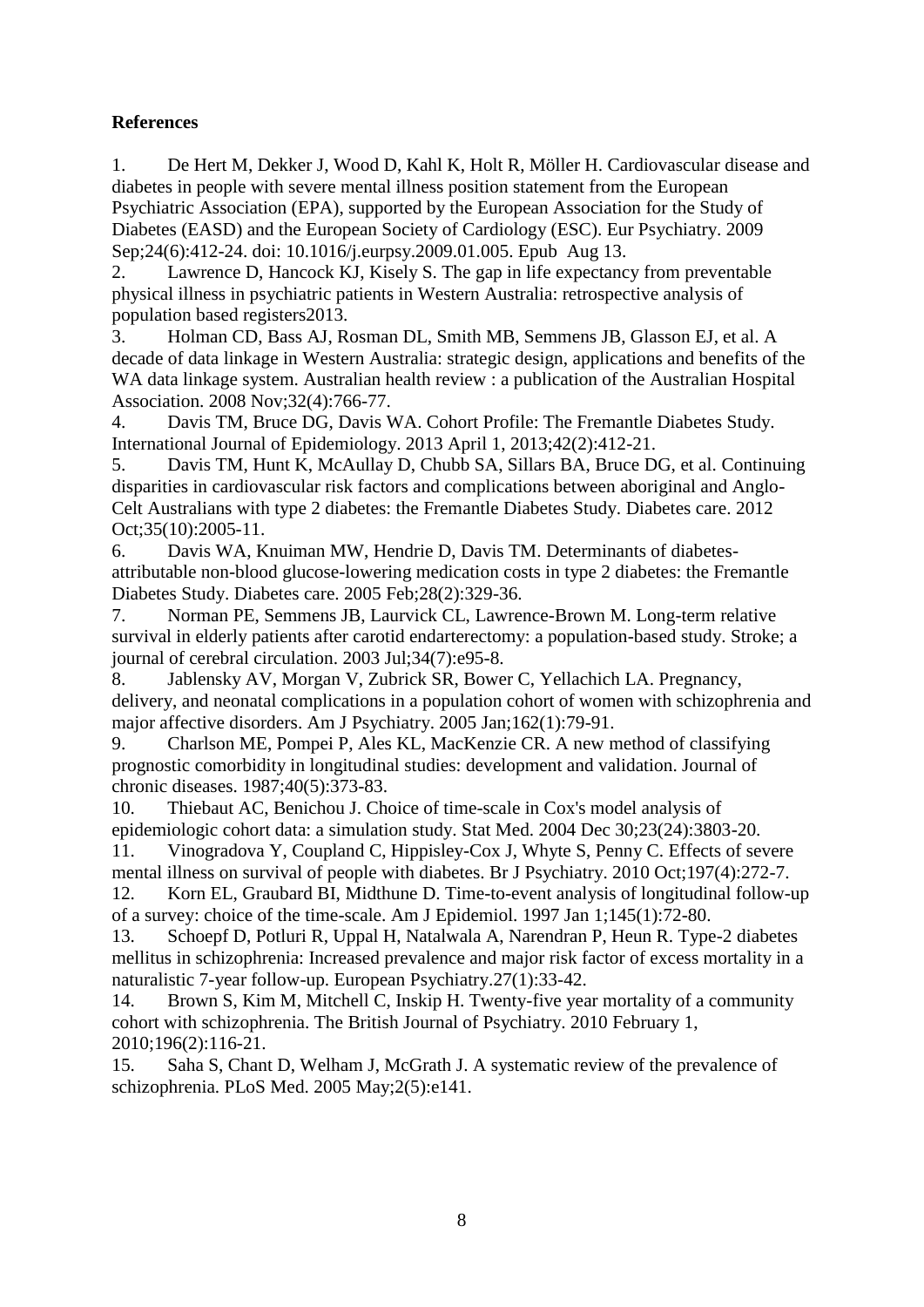**Table 1.** Characteristics of the type 2 diabetes cohort at study entry by survival to the end of

|                                       | Deceased         | Alive           | $P$ -value |
|---------------------------------------|------------------|-----------------|------------|
| Number $(\%)$                         | 738 (56.9)       | 558 (43.1)      |            |
| Age at FDS entry (years)              | $69.3 \pm 8.9$   | $56.9 \pm 10.1$ | < 0.001    |
| Sex (% male)                          | 52.8             | 43.0            | < 0.001    |
| Ethnic background (%):                |                  |                 | < 0.001    |
| Anglo-Celt                            | 65.2             | 56.5            |            |
| Southern European                     | 17.1             | 18.6            |            |
| <b>Other European</b>                 | 8.9              | 7.9             |            |
| Asian                                 | 1.8              | 5.6             |            |
| <b>Indigenous Australian</b>          | 1.6              | 1.3             |            |
| Mixed/other                           | 5.4              | 10.2            |            |
| Not fluent in English (%)             | 16.0             | 14.3            | 0.44       |
| Education beyond primary level (%)    | 70.9             | 78.1            | 0.004      |
| Currently married/de facto (%)        | 60.5             | 72.4            | < 0.001    |
| Alcohol (standard drinks/day)         | $0 [0-0.8]$      | $0$ [0-0.7]     | 0.58       |
| Smoking status (% never/ex/current)   | 40.8/42.8/16.4   | 49.8/36.8/13.4  | 0.005      |
| Any exercise in past 2 weeks (%)      | 67.4             | 77.8            | < 0.001    |
| Age at diagnosis (years)              | $69.4 \pm 8.9$   | $56.9 \pm 10.1$ | < 0.001    |
| Duration of diabetes (years)          | $5.0$ [1.9-11.0] | $2.4$ [0.5-6.0] | < 0.001    |
| Diabetes treatment (%):               |                  |                 | < 0.001    |
| Diet                                  | 27.0             | 38.5            |            |
| Oral agents                           | 57.7             | 53.7            |            |
| Insulin $\pm$ oral agents             | 15.3             | 7.8             |            |
| Fasting glucose (mmol/L)              | 8.5 [6.9-10.80]  | 8.3 [6.8-10.7]  | 0.29       |
| $HbA_{1c}(\%)$                        | $7.6$ [6.6-9.0]  | $7.2$ [6.2-8.6] | < 0.001    |
| $BMI$ (kg/m <sup>2</sup> )            | $29.0 \pm 5.1$   | $30.3 \pm 5.7$  | < 0.001    |
| Obesity (% by waist circumference)    | 63.9             | 65.5            | 0.56       |
| $SBP$ (mm $Hg$ )                      | $157 + 264$      | $143 + 21$      | < 0.001    |
| DBP (mm Hg)                           | $81 \pm 12$      | $80+10$         | 0.023      |
| BP-lowering medication (%)            | 59.8             | 39.2            | < 0.001    |
| Total cholesterol (mmol/L)            | $5.4 \pm 1.1$    | $5.5 \pm 1.1$   | 0.10       |
| HDL-cholesterol (mmol/L)              | $1.07 \pm 0.34$  | $1.05 \pm 0.30$ | 0.23       |
| Serum triglycerides (mmol/L)          | $1.9(1.1-3.3)$   | $1.9(1.1-3.3)$  | 0.34       |
| Lipid-modifying medication (%)        | 9.4              | 12.0            | 0.14       |
| Aspirin use (%)                       | 26.7             | 15.3            | < 0.001    |
| Urinary albumin: creatinine (mg/mmol) | $4.8(1.0-22.5)$  | $1.7(0.6-5.4)$  | < 0.001    |
| eGFR (CKD-EPI) categories (%):        |                  |                 | < 0.001    |
| $≥90$ ml/min/1.73m <sup>2</sup>       | 13.4             | 34.4            |            |
| 60-89 ml/min/1.73m <sup>2</sup>       | 52.1             | 54.9            |            |
| 45-59 ml/min/1.73m <sup>2</sup>       | 21.8             | 9.8             |            |
| 30-44 ml/min/1.73m <sup>2</sup>       | 9.6              | 0.7             |            |
| $<$ 30 ml/min/1.73m <sup>2</sup>      | 3.1              | 0.2             |            |
| Ischemic heart disease (%)            | 39.2             | 16.8            | < 0.001    |
| Cerebrovascular disease (%)           | 14.6             | 3.8             | < 0.001    |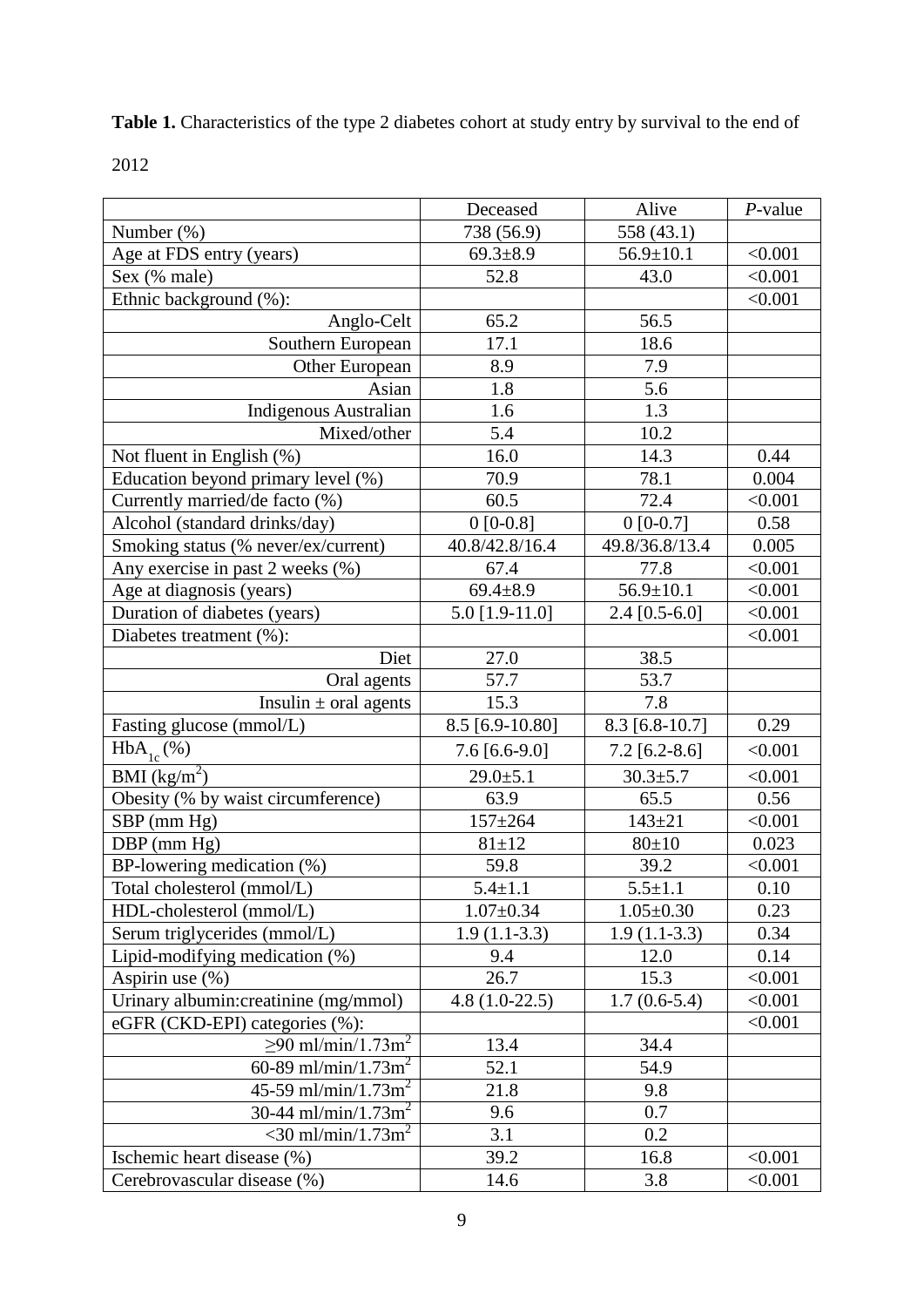| Peripheral arterial disease (%)    | 40.1 | 15.5 | < 0.001 |
|------------------------------------|------|------|---------|
| Peripheral sensory neuropathy (%)  | 41.7 | 16.9 | < 0.001 |
| Retinopathy $(\%)$                 | 21.1 | 10.4 | < 0.001 |
| <b>Charlson Comorbidity Index:</b> |      |      | < 0.001 |
|                                    | 60.4 | 86.2 |         |
| $1 - 2$                            | 29.7 | 12.0 |         |
| $3+$                               | 9.9  | 1.8  |         |
| Schizophrenia (%)                  | 0.7  |      | 0.07    |
| Antipsychotic medication use (%)   | 1.8  | 0 O  | 0.23    |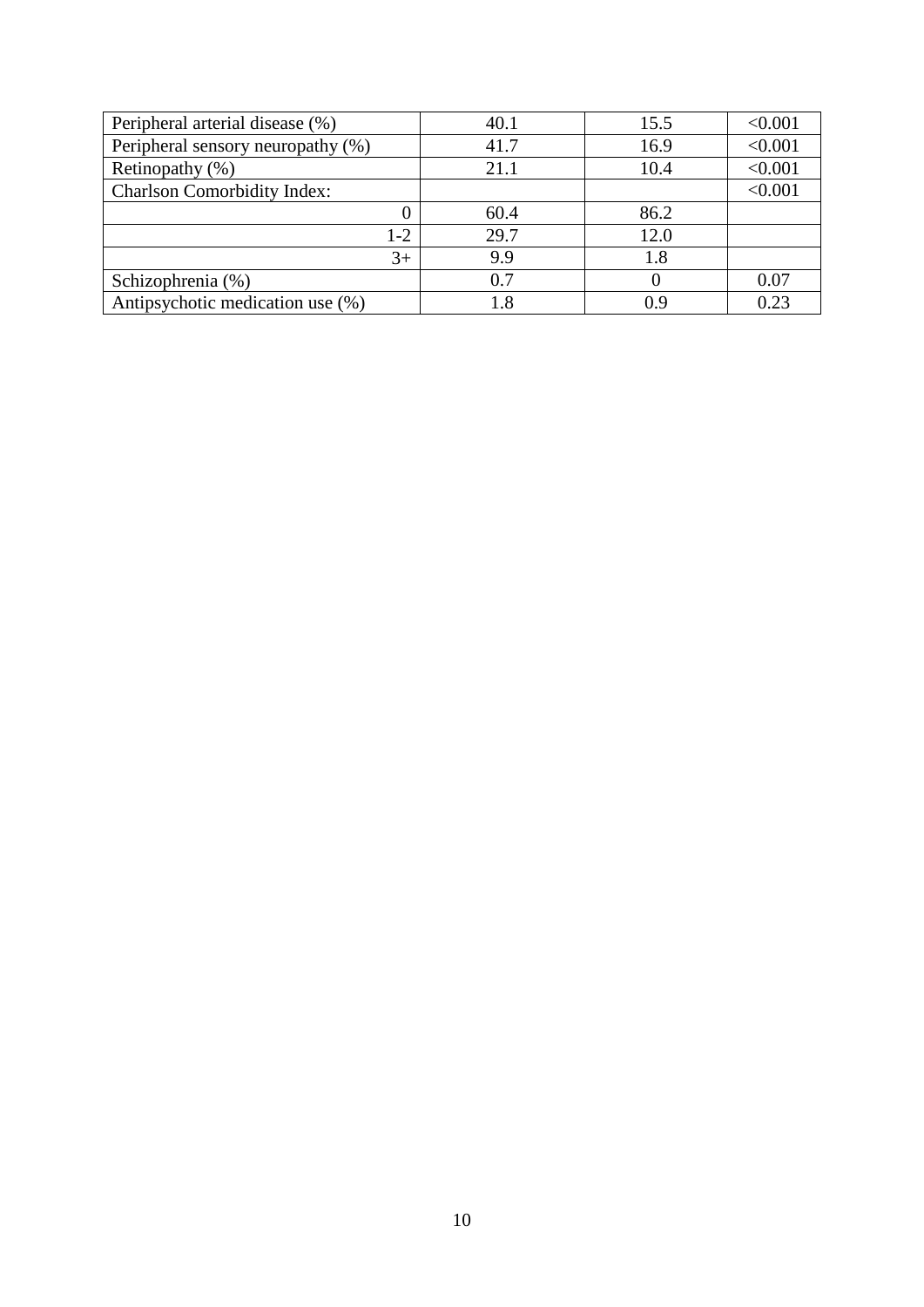**Table 2.** Cox proportional hazards model of independent predictors of death with age as the time-scale for the type 2 diabetic cohort.

|                                                   | Hazard ratio (95% CI) | $P$ -value |
|---------------------------------------------------|-----------------------|------------|
| Male                                              | $1.52(1.29-1.78)$     | < 0.001    |
| Aboriginal                                        | $3.11(1.64-5.91)$     | 0.001      |
| Current smoker                                    | $1.98(1.59-2.47)$     | < 0.001    |
| BMI (increase of 1 kg/m <sup>2</sup> )            | $1.03(1.01-1.04)$     | 0.004      |
| SBP (increase of 10 mm Hg)                        | $0.92(0.88-0.96)$     | < 0.001    |
| DBP (increase of 5 mm Hg)                         | $1.07(1.03-1.12)$     | 0.002      |
| Log (urinary albumin: creatinine ratio (mg/mmol)) | $1.19(1.13-1.26)$     | < 0.001    |
| eGFR (CKD-EPI) category:                          |                       | < 0.001    |
| $≥90$ ml/min/1.73m <sup>2</sup>                   | $2.01(1.52-2.66)$     | < 0.001    |
| 60-89 ml/min/1.73m <sup>2</sup>                   | $1.12(0.92 - 1.37)$   | 0.30       |
| 45-59 ml/min/1.73m <sup>2</sup>                   | 1.00 (reference)      |            |
| 30-44 ml/min/1.73m <sup>2</sup>                   | $1.18(0.87-1.61)$     | 0.58       |
| $<$ 30 ml/min/1.73m <sup>2</sup>                  | $1.60(0.97-2.62)$     | 0.09       |
| Retinopathy                                       | $1.43(1.17-1.75)$     | 0.001      |
| Ischemic heart disease                            | $1.33(1.11-1.58)$     | 0.002      |
| Peripheral arterial disease                       | $1.33(1.12 - 1.57)$   | 0.001      |
| <b>Charlson Comorbidity Index:</b>                |                       | < 0.001    |
| $\overline{0}$                                    | 1.00 (reference)      |            |
| $1 - 2$                                           | $1.30(1.08-1.57)$     | 0.006      |
| $3+$                                              | $2.36(1.76-3.16)$     | < 0.001    |
| Schizophrenia                                     | 3.46 (1.27-9.43)      | 0.015      |